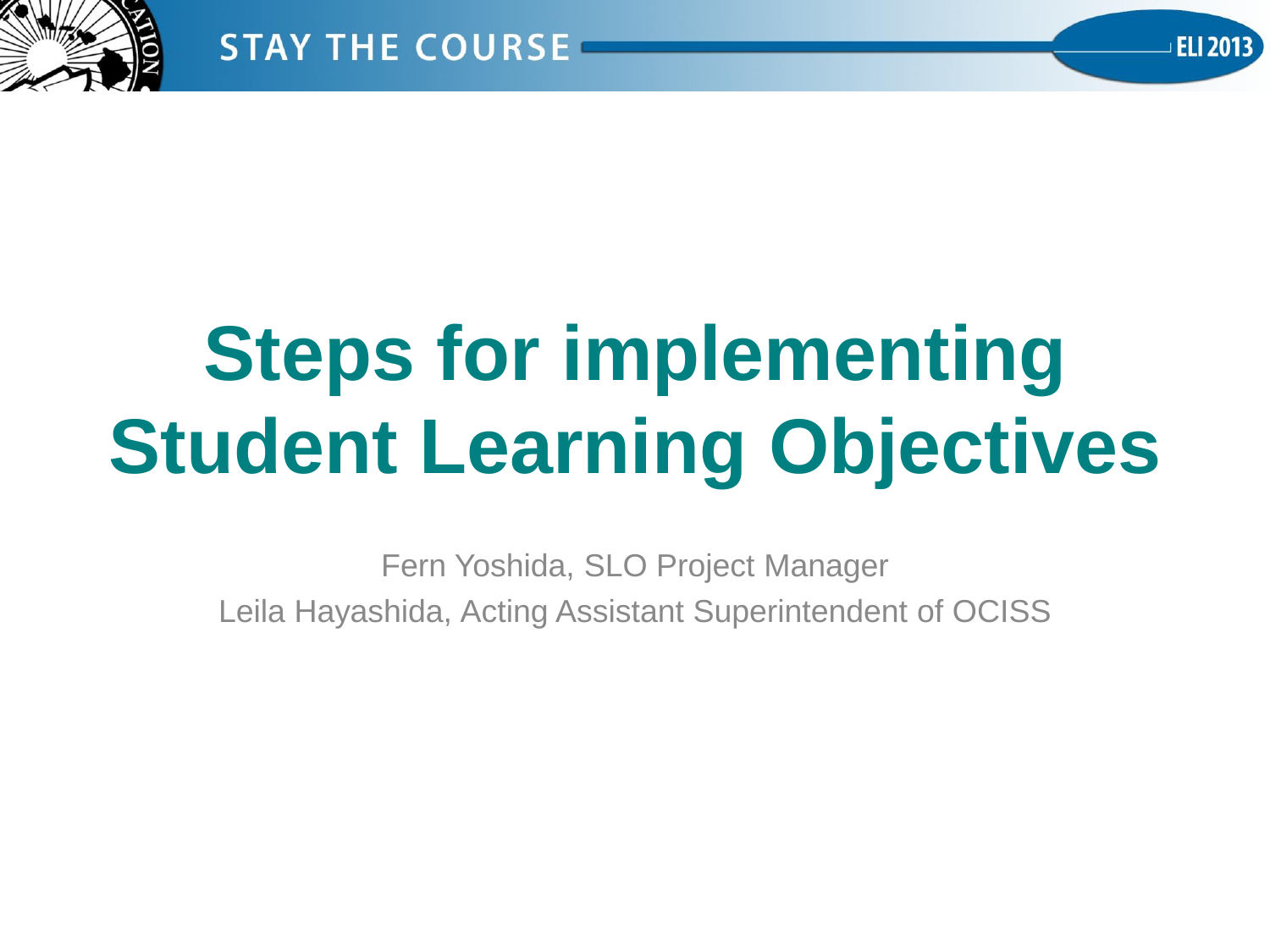



# Agenda

- What is the SLO process
- Toolkit CD
- Quick review of a SLO
- Rubric
- Meeting in a Box for Principals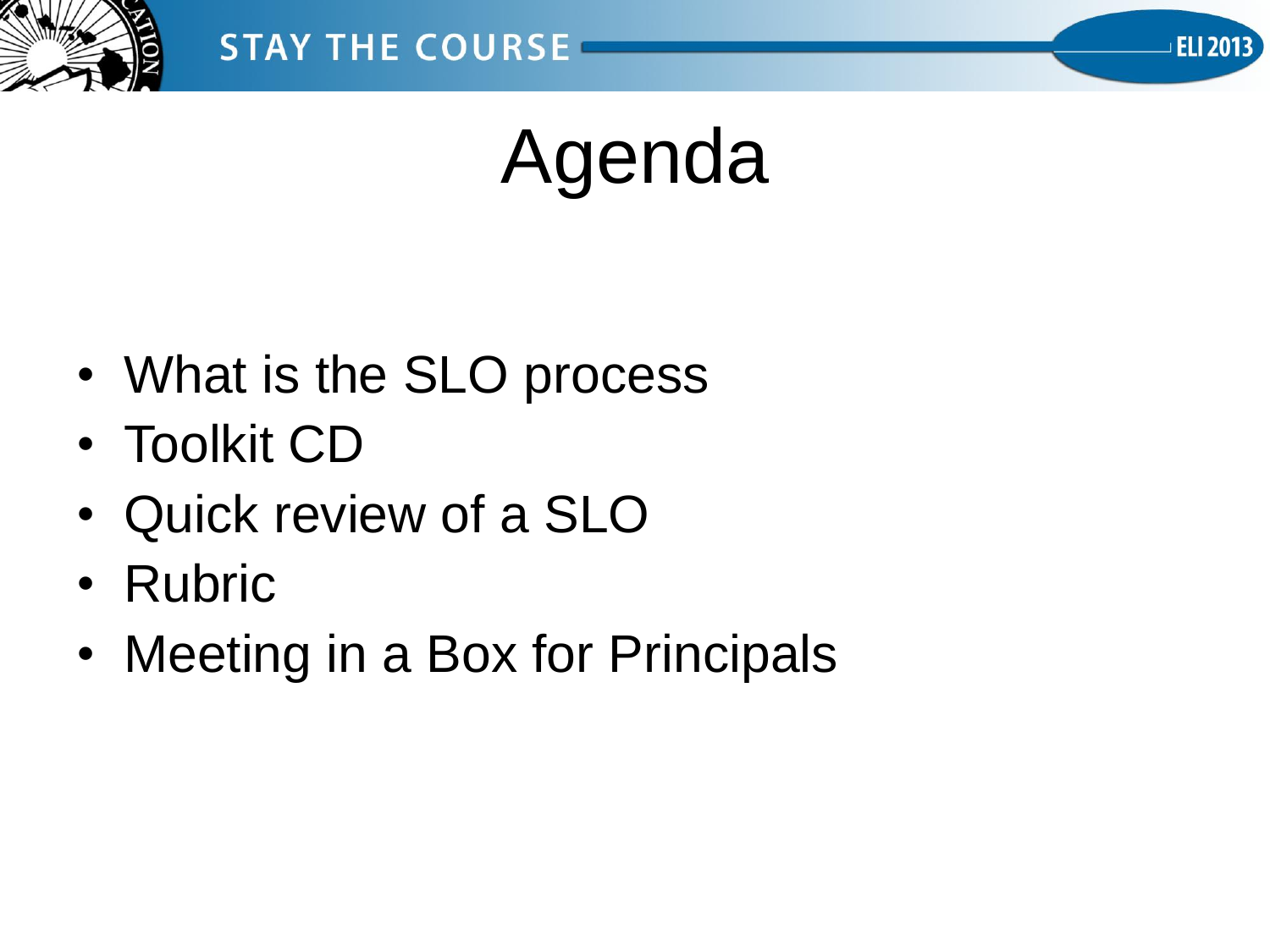



### **What are SLOs?**

An academic goal for a teacher's students that is set at the start of a course

Reflects the most important learning for the year (or semester)

Specific and measureable based on available baseline data

Aligned to Common Core, state, or national standards, as well as any other school or complex priorities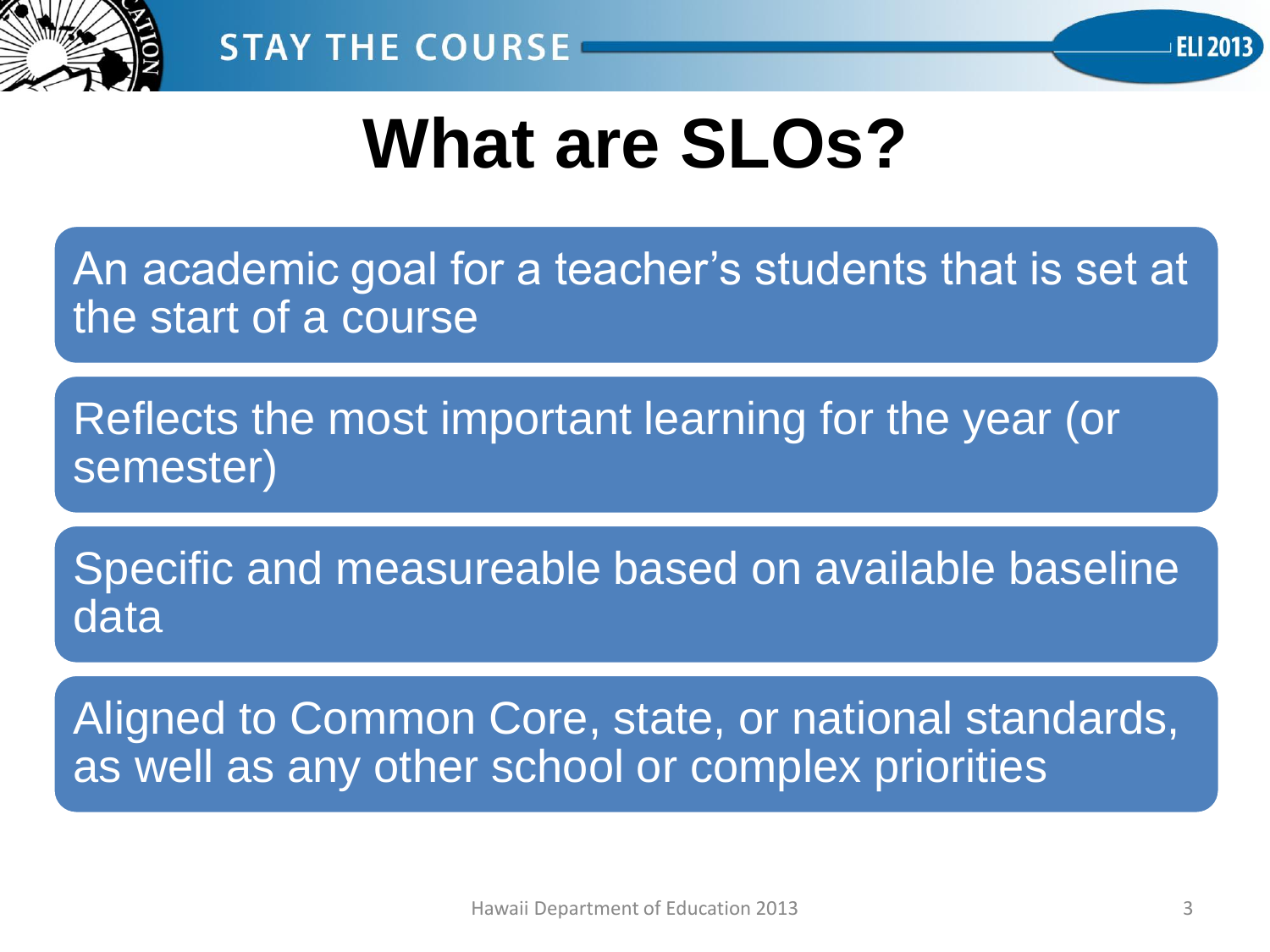

#### **STAY THE COURSE**

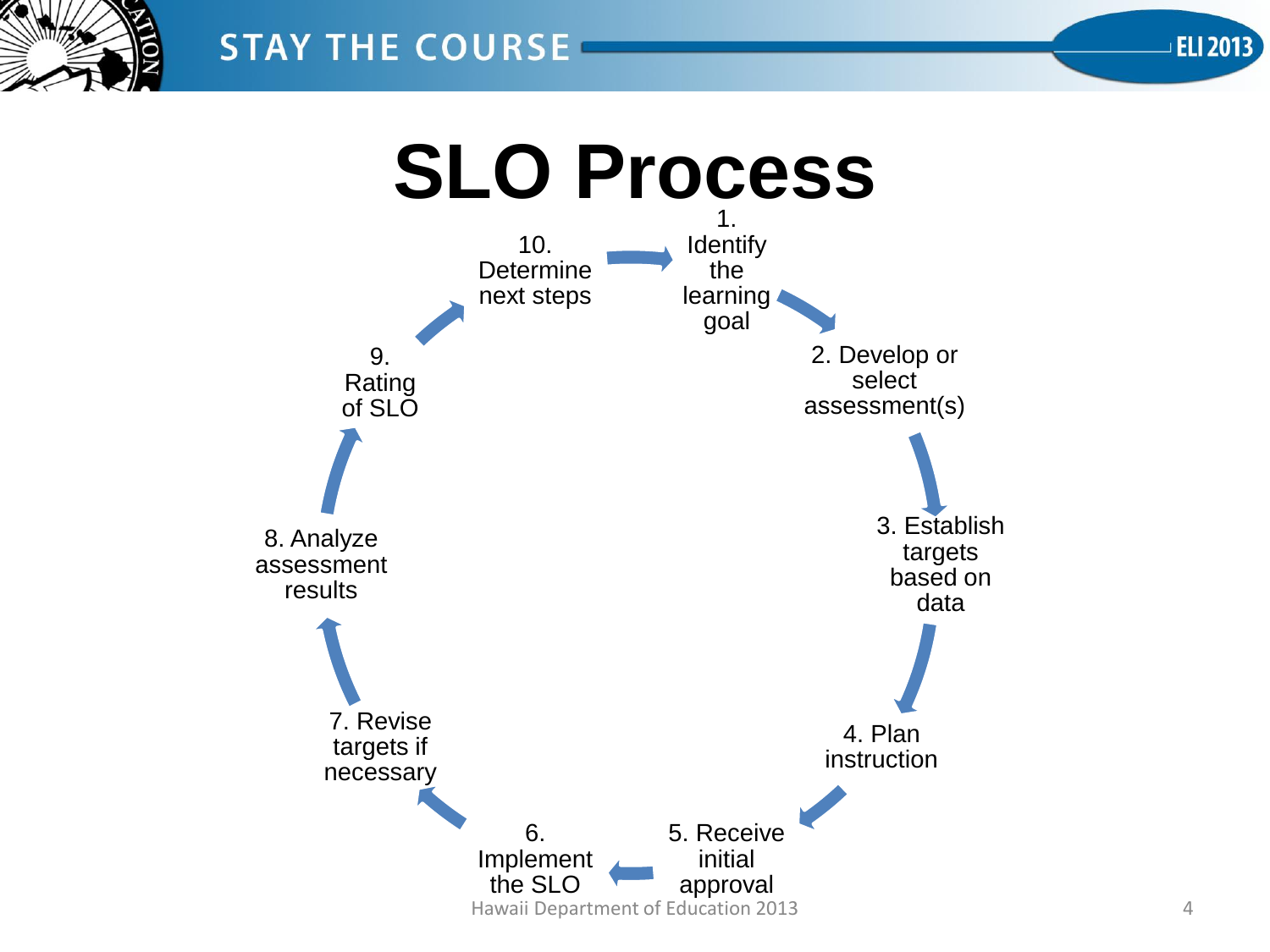

# Where do I begin?

# Planning steps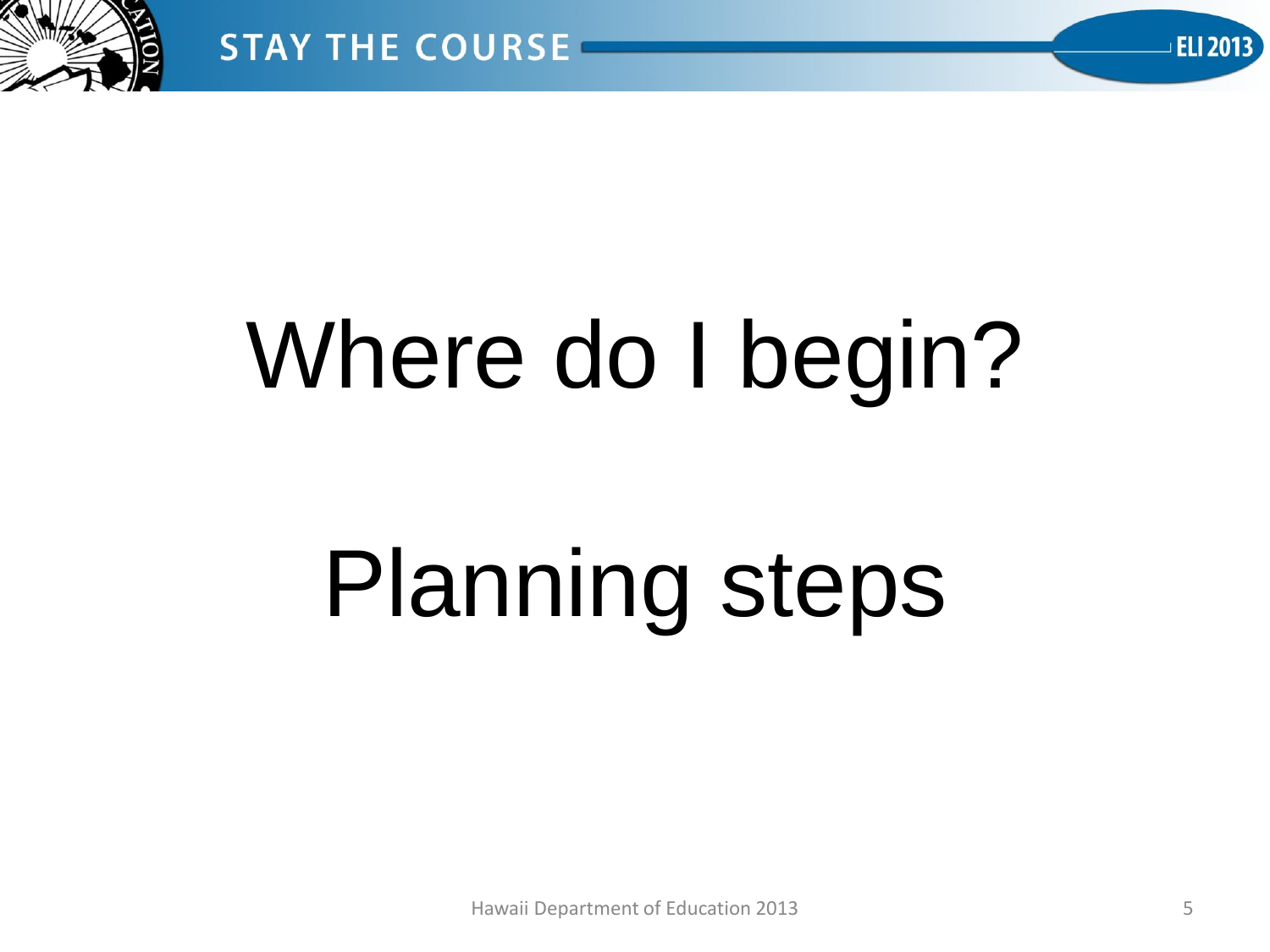



## Administrator Checklist

School Year 20 to 20

Handout #1

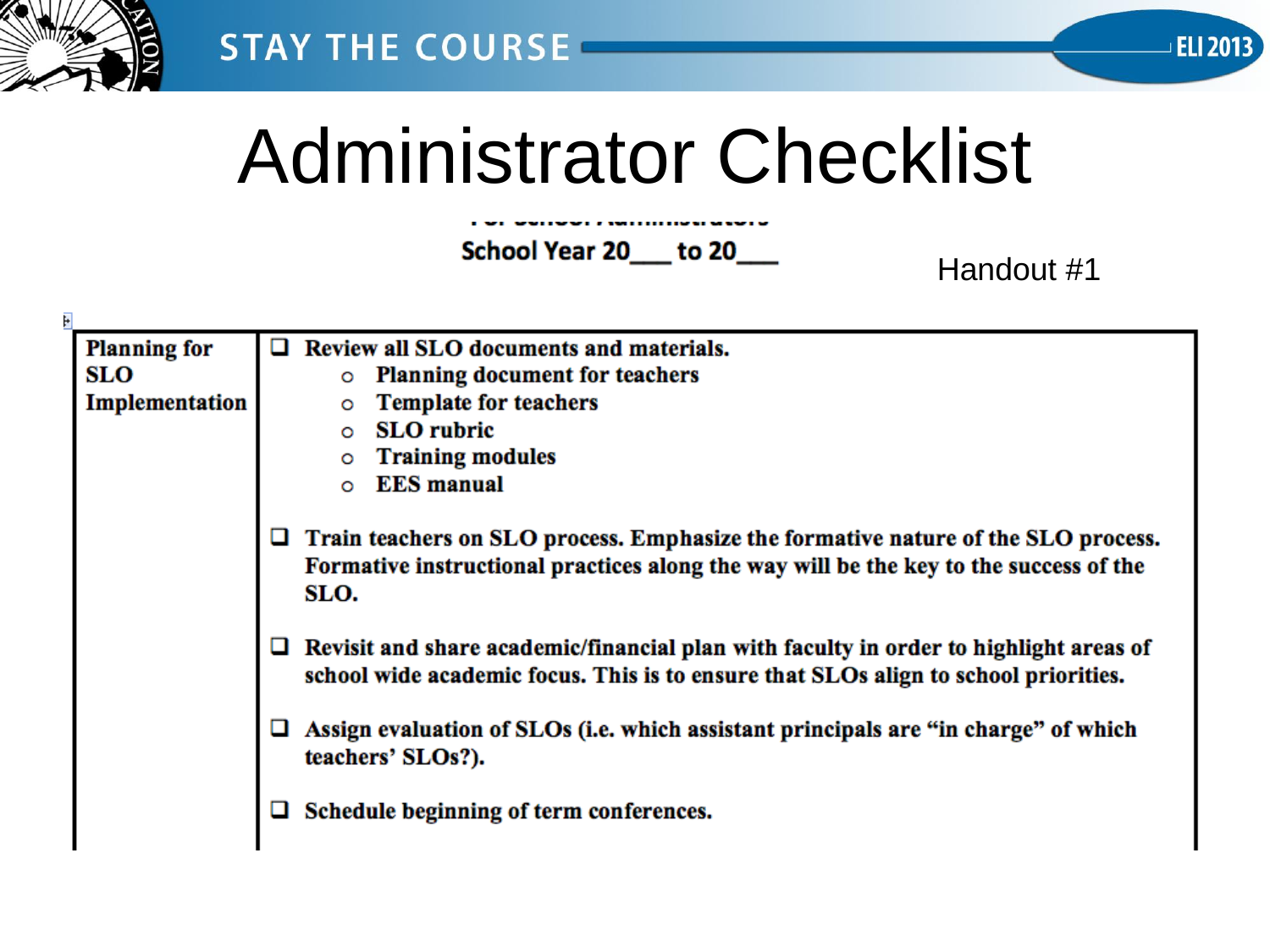

# 1. Review all SLO documents

**ELI 2013** 

On your CD – you have all your docs

- Planning document for teachers
- SLO template for teachers
- SLO rubric
- Training modules
- EES Manual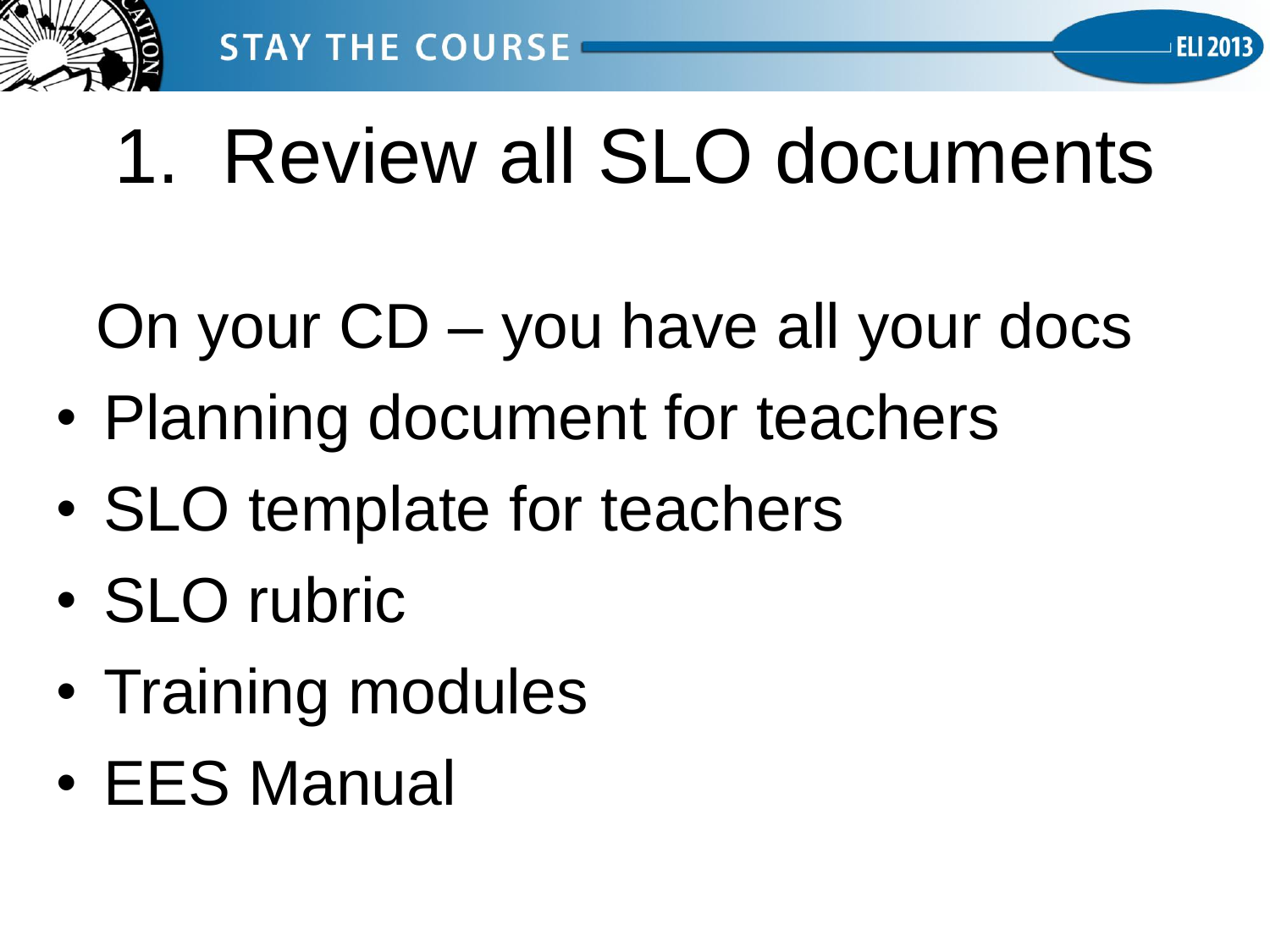

### 2. Train teachers on SLO Process

### Emphasize the formative nature of the SLO process.

Formative instructional practices along the way will be the key to the success of the SLO.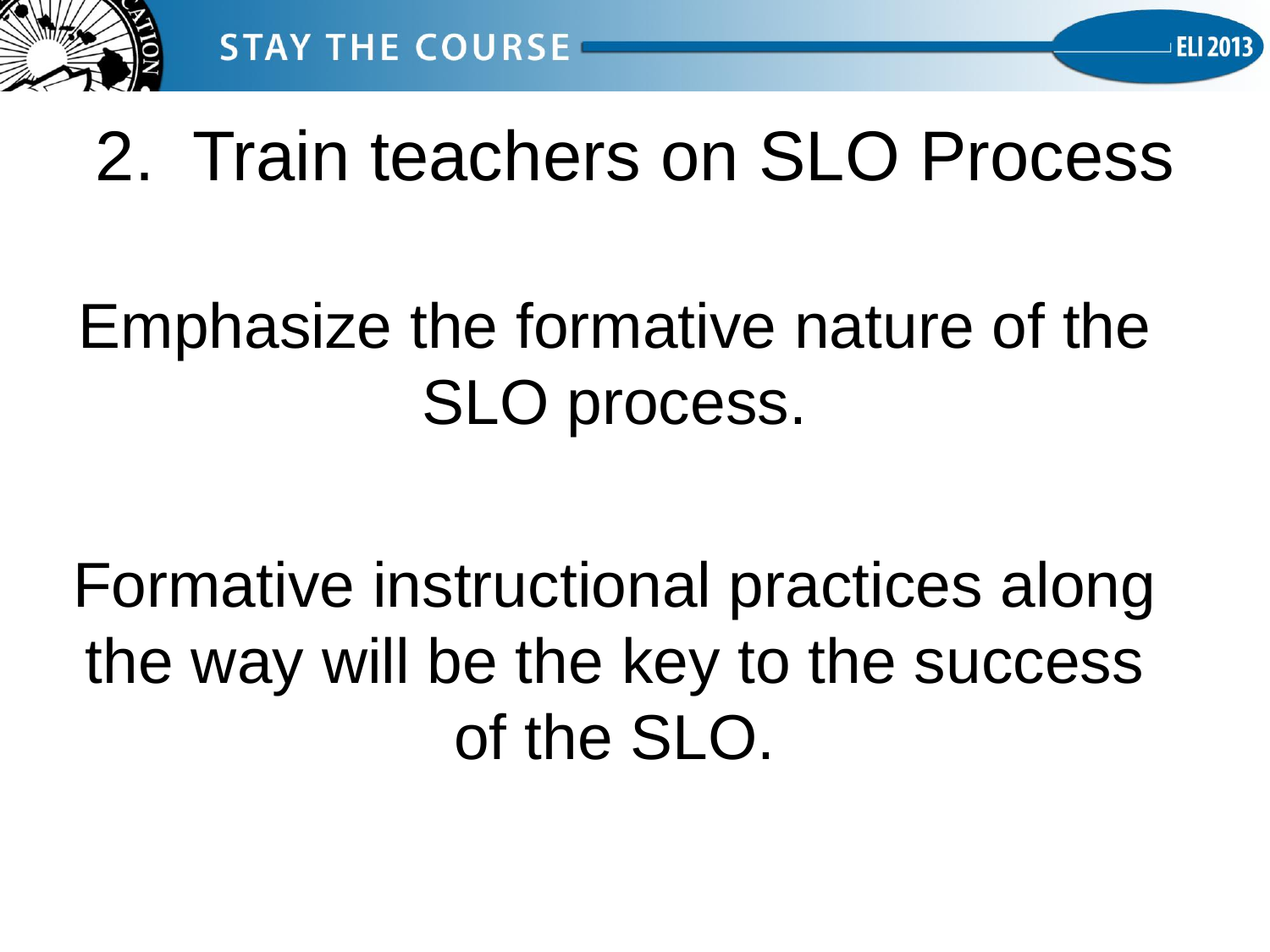

### 3. Revisit Ac/Fn plan with faculty

**ELI 2013** 

### Highlight areas of school wide academic focus.

This is to ensure that SLOs align to school priorities.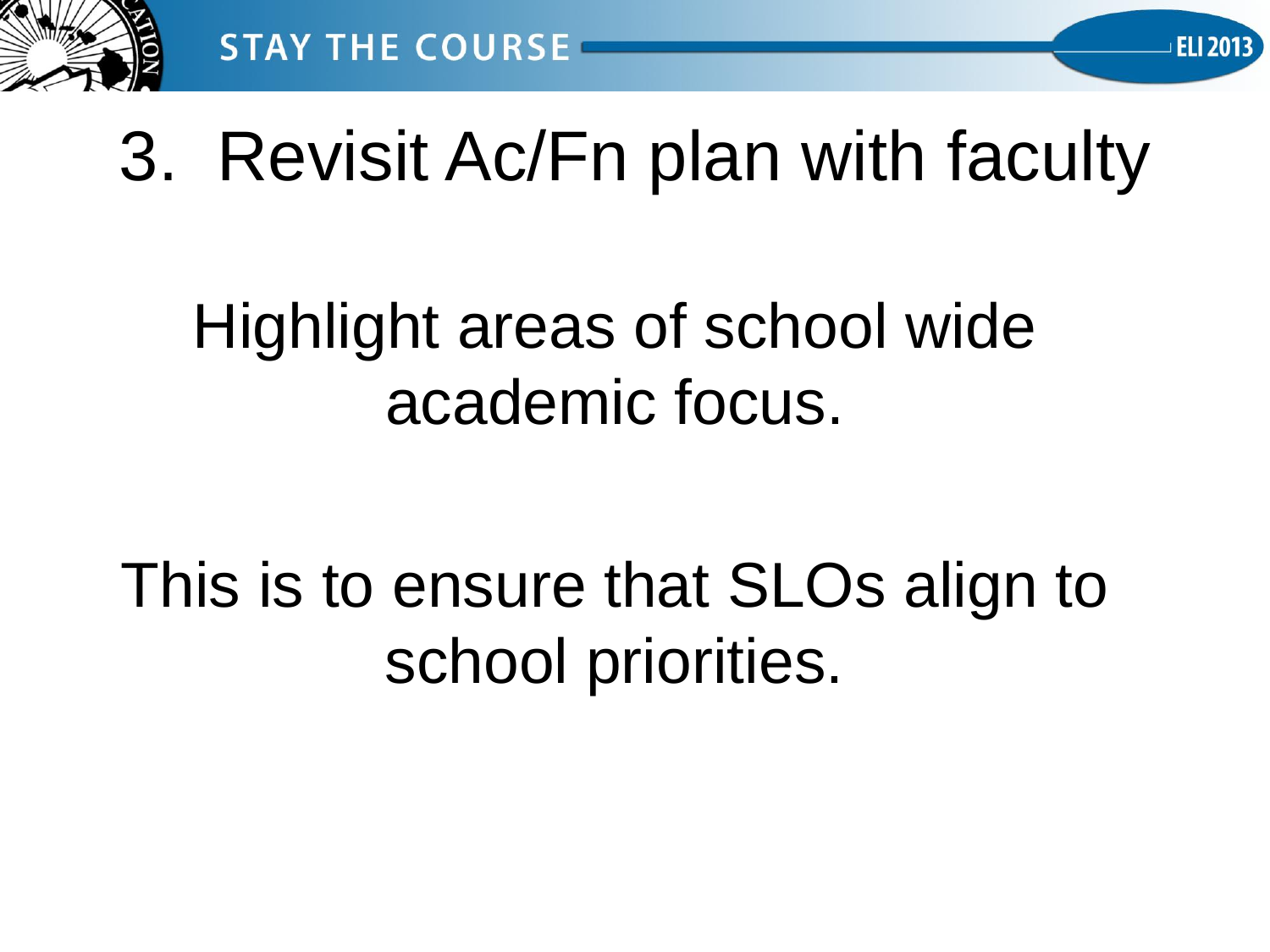

## 4. Assign evaluation of SLOs

**ELI 2013** 

### Which administrators are "in charge" of which teachers' SLOs?

### (If you have VPs)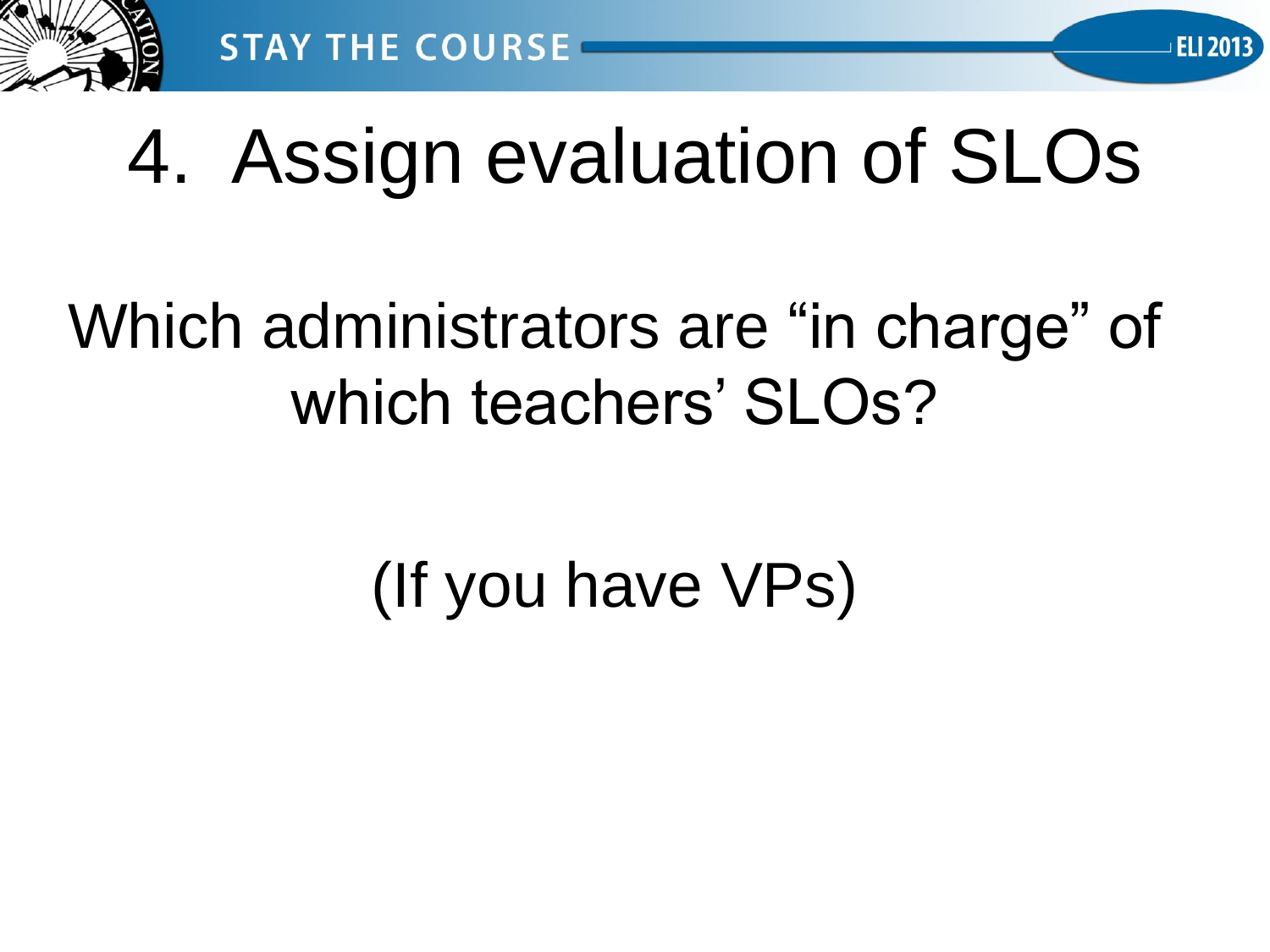

### 5. Schedule Beginning of Term **Conferences**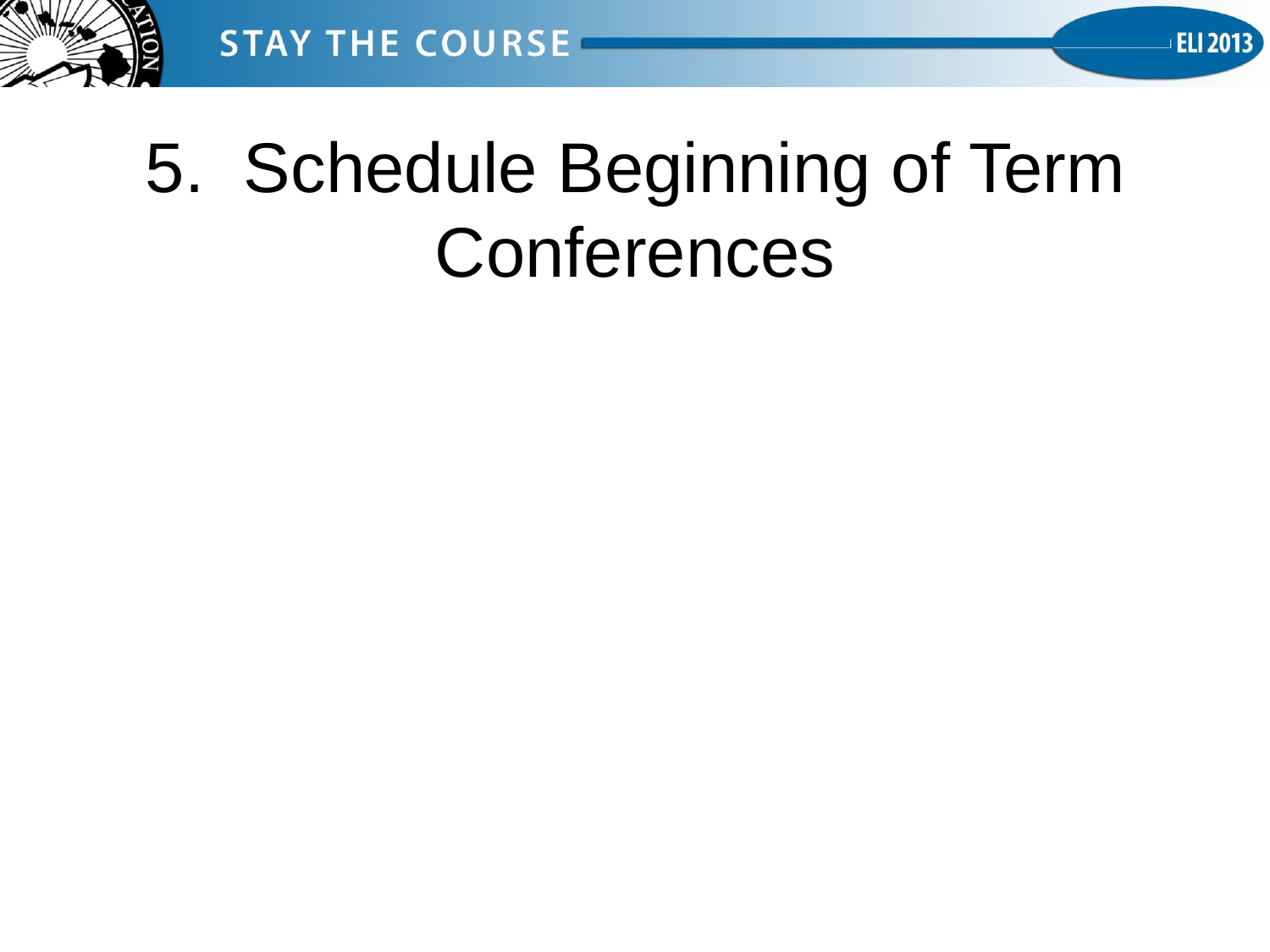

# 6. Create monitoring schedule

**ELI 2013** 

To ensure consistency of implementation (consistency among administrators regarding ratings, conversational protocols, understanding of expectations, quality and rigor of SLOs, etc.) administrators will need time to discuss.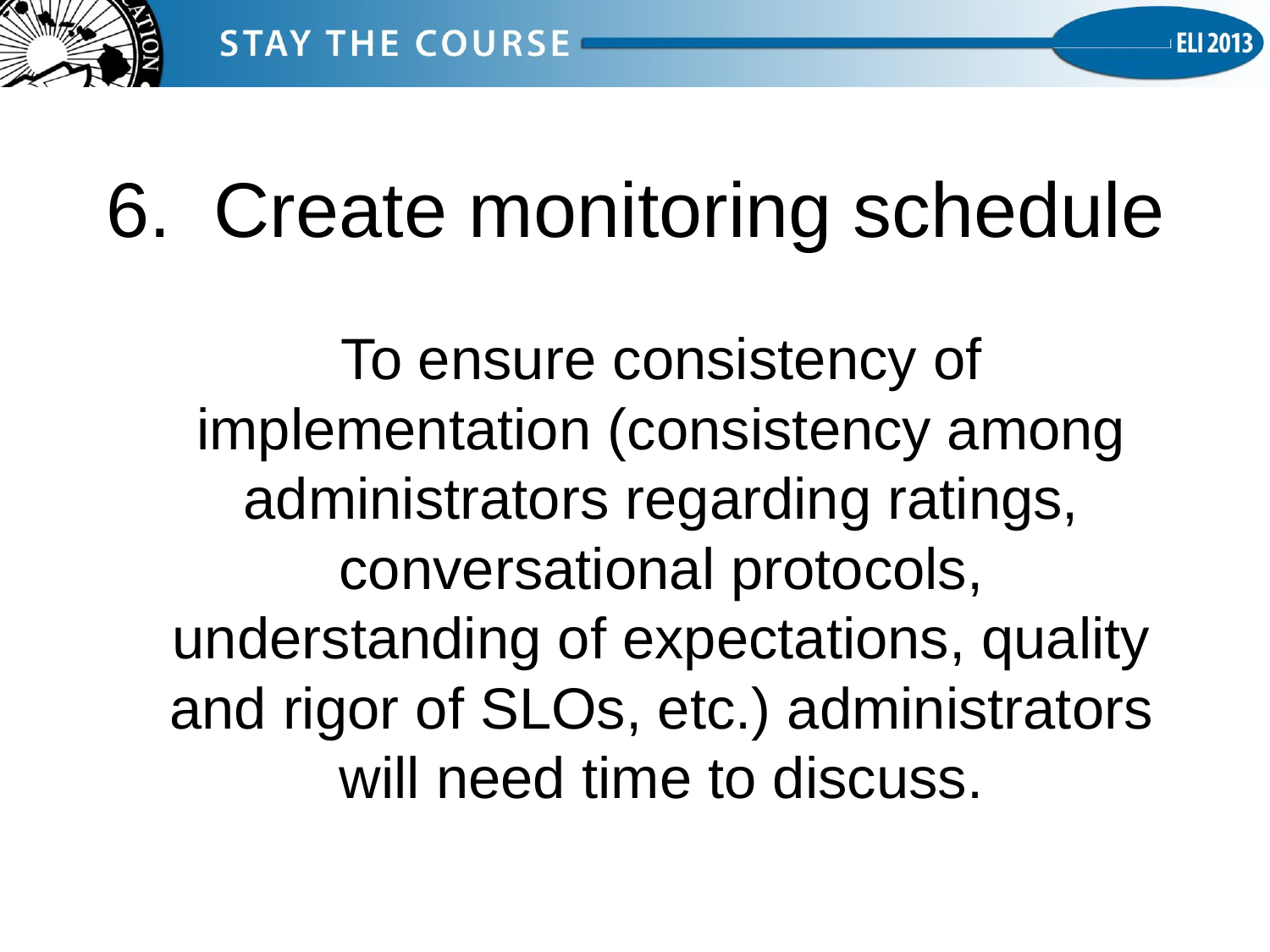



## Beginning of Term Conference

(Teacher brings completed SLO template to conference)

 $2013 - 2014$ 

**IHAWAII DOE STUDENT LEARNING OBJECTIVES1** 

Handout #2

#### **STUDENT LEARNING OBJECTIVE TEACHER TEMPLATE**

| <b>Teacher Name:</b>            |                      | School: |                                    | Complex: |         |  |
|---------------------------------|----------------------|---------|------------------------------------|----------|---------|--|
| Grade:                          | <b>Content Area:</b> |         | <b>Course Name:</b>                |          | Period: |  |
|                                 |                      |         |                                    |          |         |  |
| <b>Student Population:</b>      |                      |         |                                    |          |         |  |
| <b>Total Number of Students</b> | Males                | Females | <b>SPED Inclusion SPED Pullout</b> |          | ELL     |  |
| GT _______ Any Other            |                      |         |                                    |          |         |  |
| <b>Additional Information:</b>  |                      |         |                                    |          |         |  |

| <b>SLO Components</b> | For a complete description of SLO components and guiding questions, use the "Student<br>Learning Objective Planning Document" attachment. |
|-----------------------|-------------------------------------------------------------------------------------------------------------------------------------------|
| <b>Learning Goal</b>  | <b>Learning Goal:</b>                                                                                                                     |
|                       | Big idea:                                                                                                                                 |
|                       | Standards/Benchmarks:                                                                                                                     |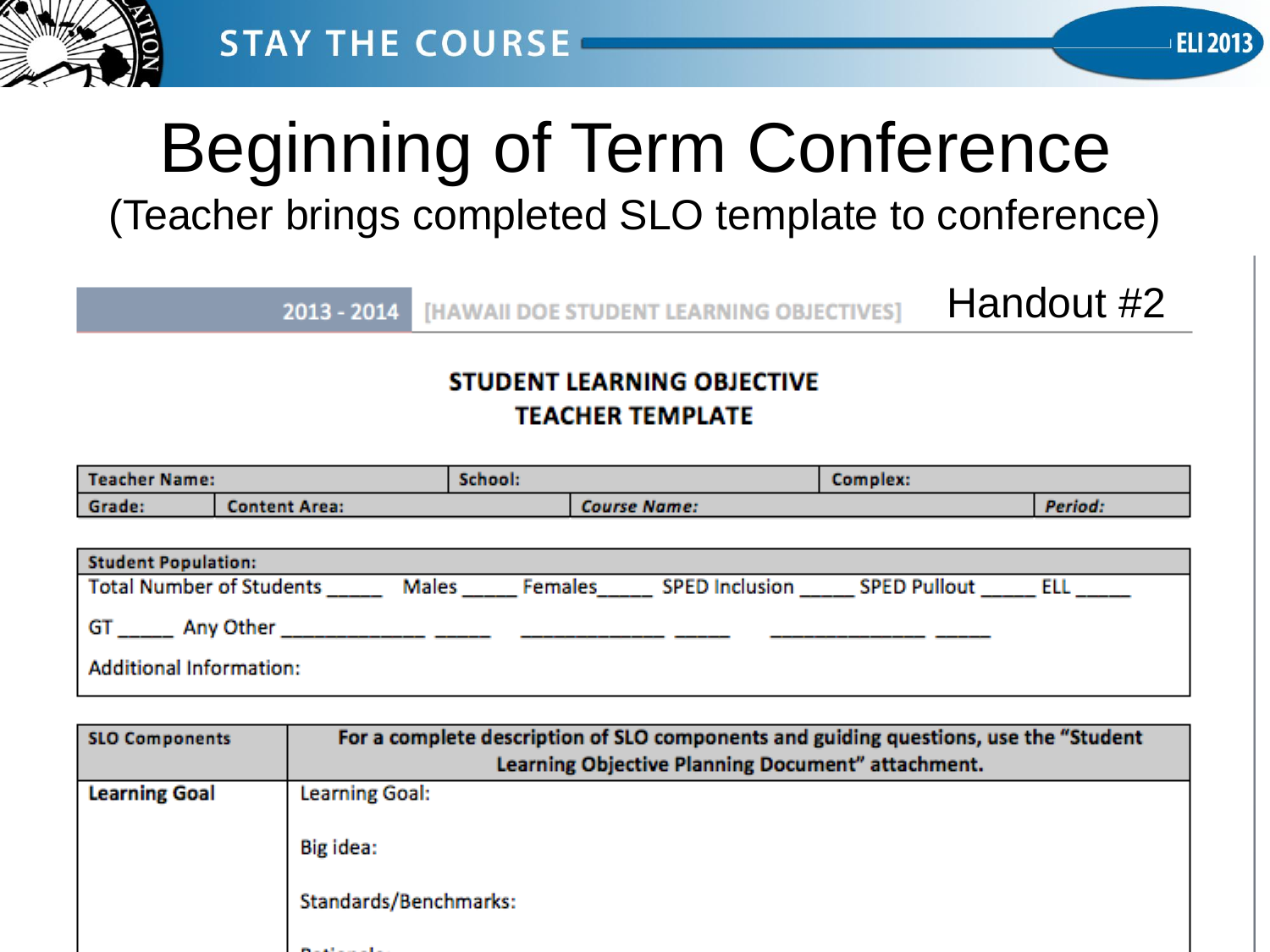

#### **STAY THE COURSE**

## Conference Guiding Questions for Administrators

#### **Student population:**

- What other additional information can you share that would help us to understand your student population/class?
- How does knowing the makeup of your class help guide you through this process?  $\bullet$

#### **Learning Goal:**

- How does your learning goal align to our grade level/department/content/school-wide/district focus?
- How does your learning goal reflect the core learning(s) of the course?
- How does your learning goal address critical content, skills or knowledge necessary for advancement to future coursework?
- How is this learning goal relevant to all your students?
- How does your learning goal reflect higher levels of thinking (i.e. Webb's Depth of Knowledge levels  $3-4$ ?
- How will you justify that the time span is appropriate for this goal?

#### **Big Idea:**

- Why is this important and meaningful for students to learn?
- How is your Big Idea:
	- o An enduring understanding (goes beyond content and classroom)?
	- o The key learning in your course?

#### **Standards**

#### Handout #3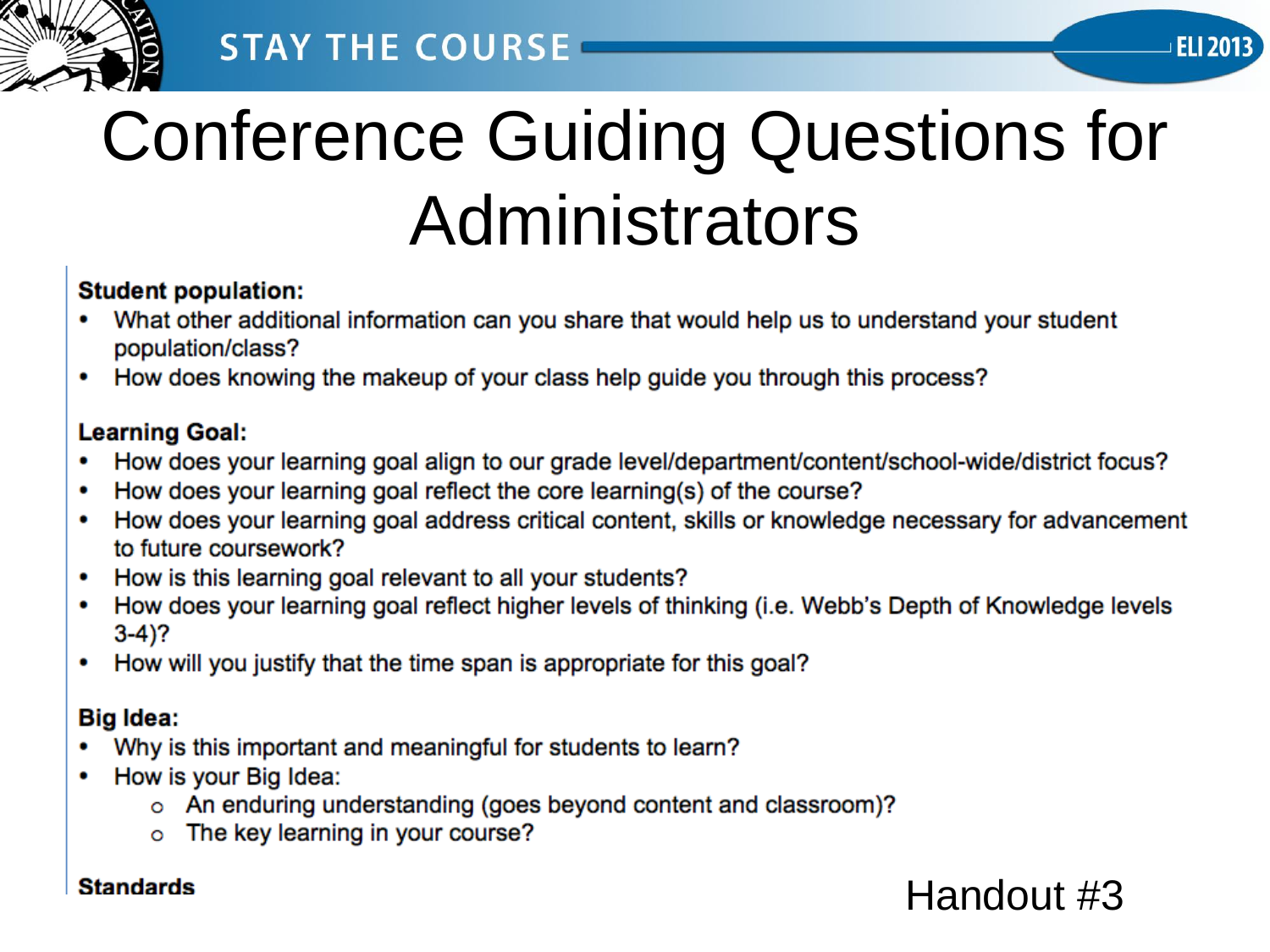

## 7. Beginning of Term Conference

- Review submitted SLO with teacher (refer to guiding questions and rubric documents to use during conference). Handout #3 & 4
- Determine if teacher needs additional support to revise SLO. Provide support to assist teacher(s) and schedule another meeting if needed.
- Determine professional development needs to support the SLO design (e.g. quality assessments, data teams, formative instruction…).
- Approve SLO and input approval date in PDE3
- Ensure that teacher uploads approved SLO template in PDE3.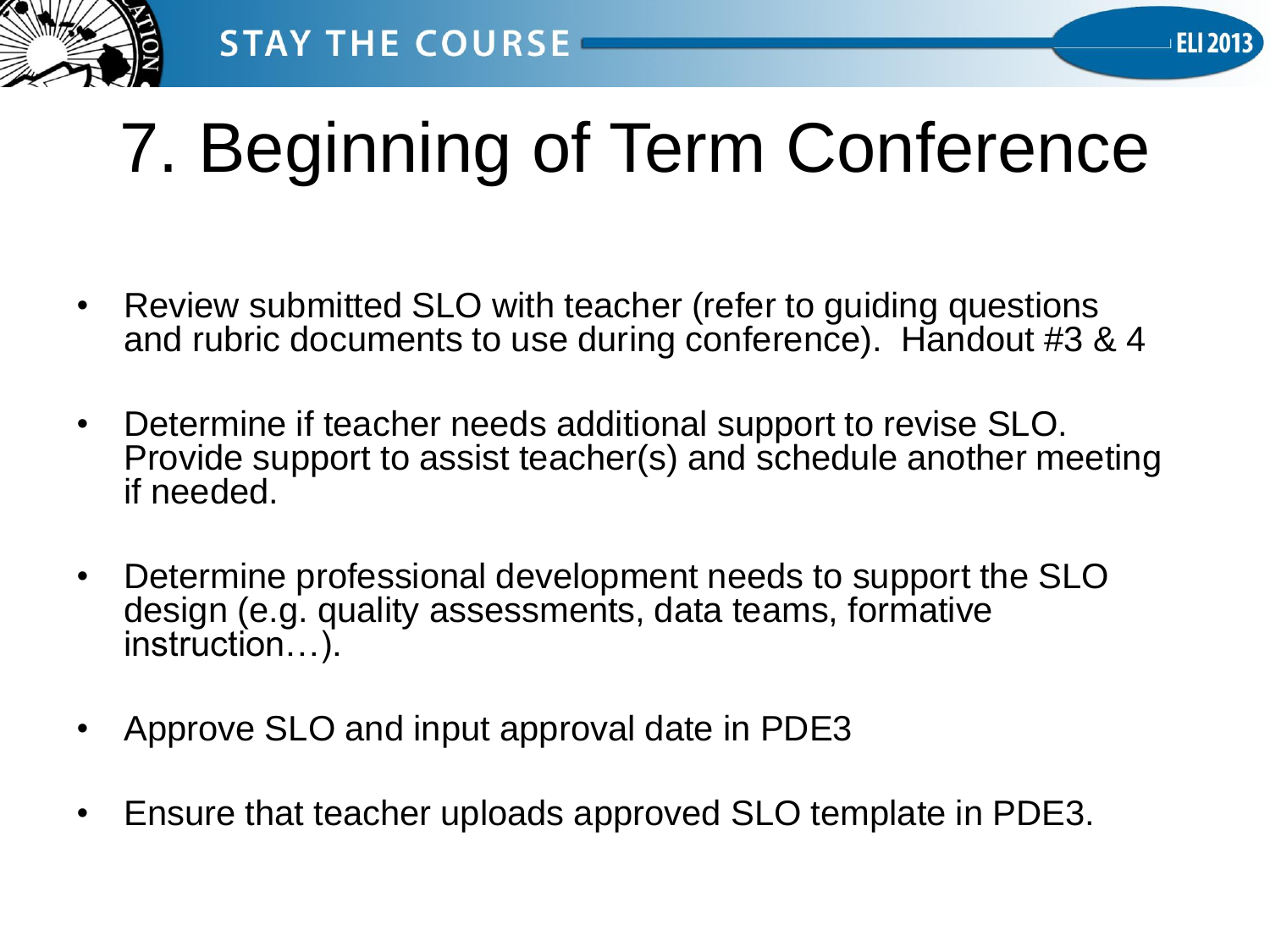



### Mid-Term Conference (Optional – Teacher initiated)

- Schedule SLO mid-term conferences as needed (teacher initiated).
- Review teacher's SLO before meeting with him/her and create questions about progress.
- During conference, determine if there are any adjustments or revisions needed to support the successful completion of the SLO. (Handout #5)
- Consult school level and complex-area staff for additional supports if needed.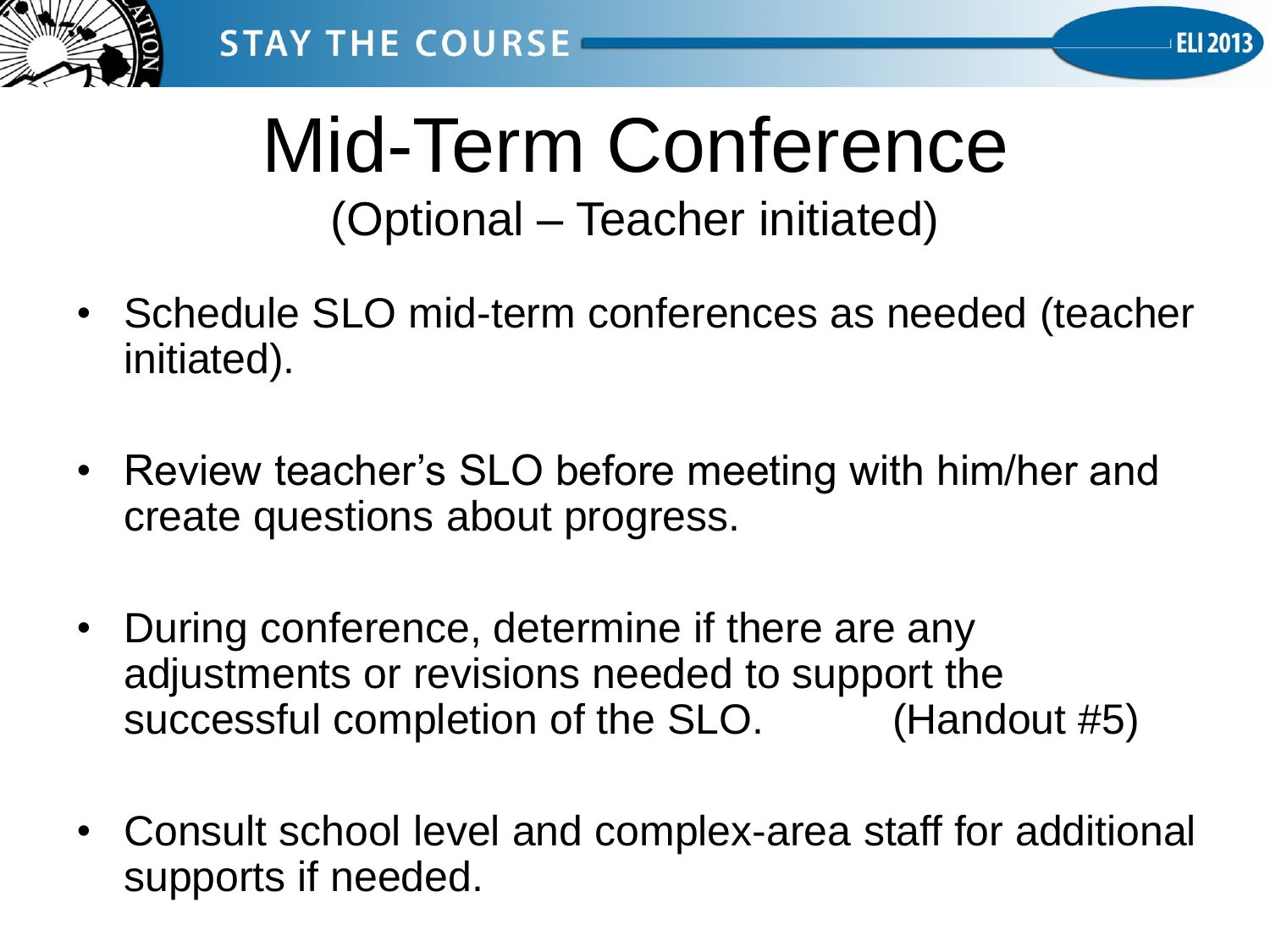

# 8. End of Term Conference

- Communicate expectations for final product review (review rating scale with teachers).
- Clarify evidence required to accompany final product review.
- Review End of Term Reflection (Handout #6)
- Collect and submit SLO results; upload to PDE3.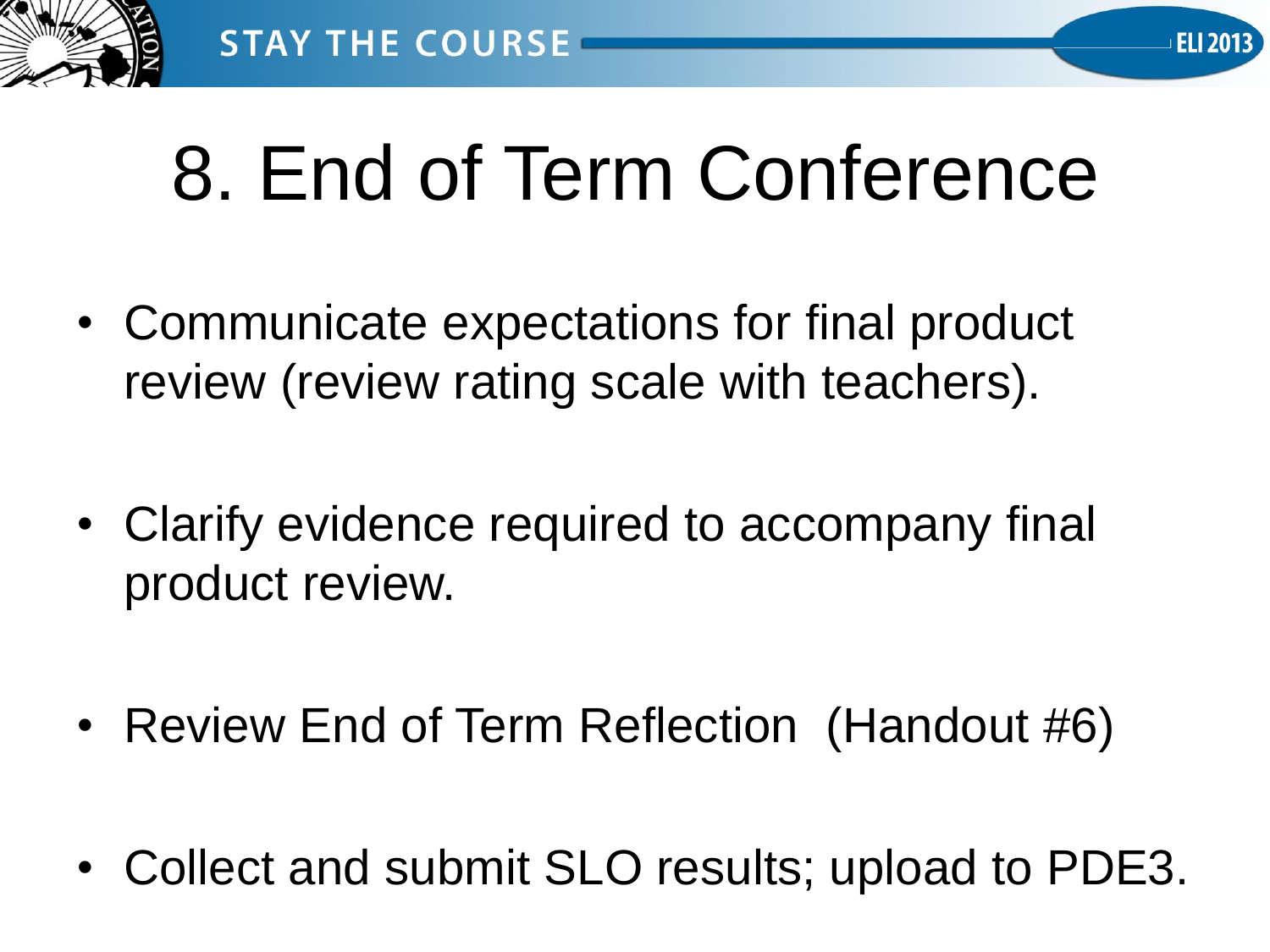

# Let's review an SLO Example Gr. 3 SLO (Handout #7) Quality rubric (Handout #4)

Review the gr. 3 example, using the quality rubric, rate this SLO

Acceptable? Needs Improvement?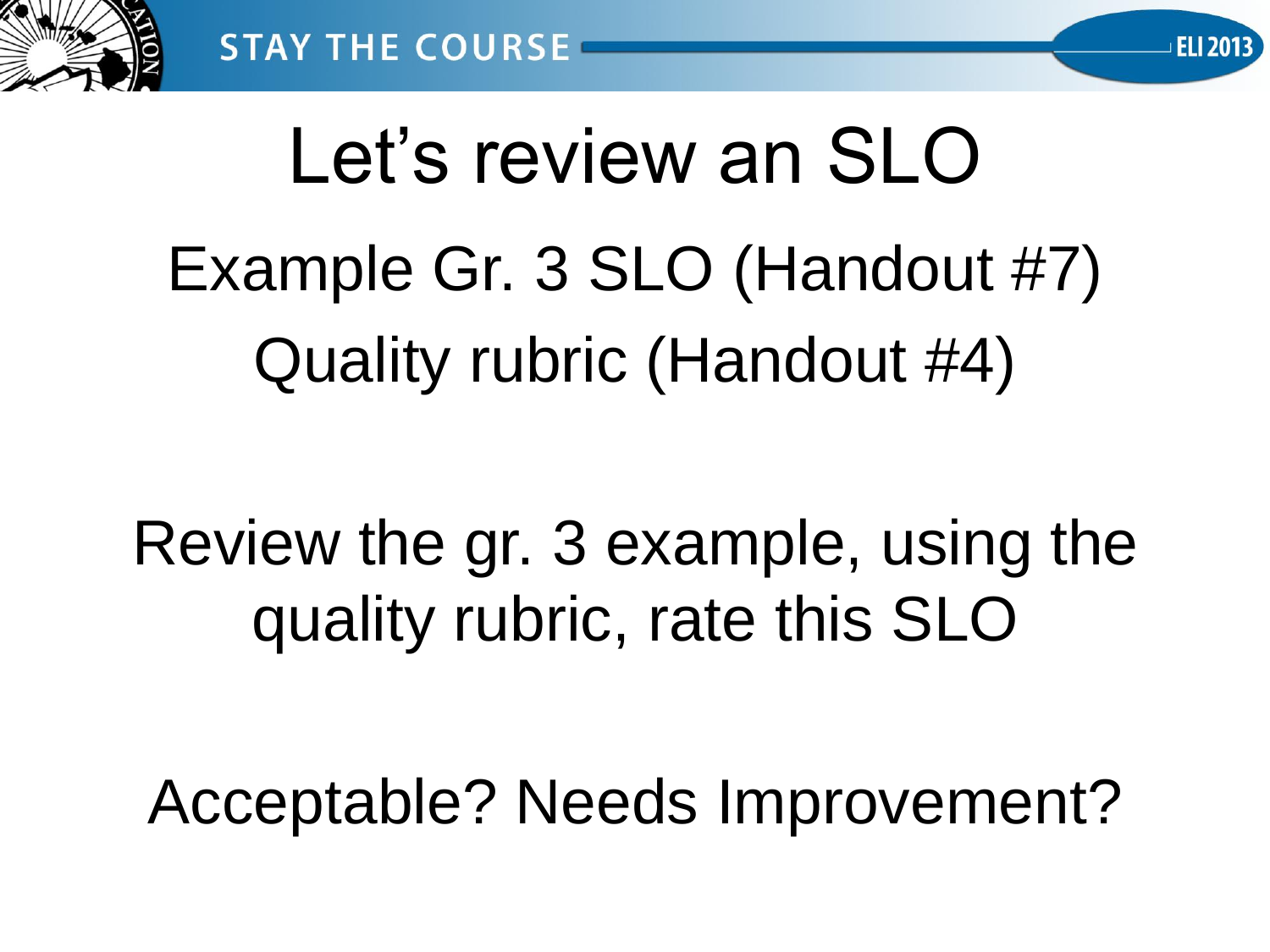

# Timeline & Expectations

**ELI 2013** 

#### Begin 2<sup>nd</sup> semester (highly encourage to start in 1<sup>st</sup> semester) Practice year

#### Classroom Teachers Complete 2 SLOs submit 1

Non Classroom Teachers Complete 2 SLOs submit 2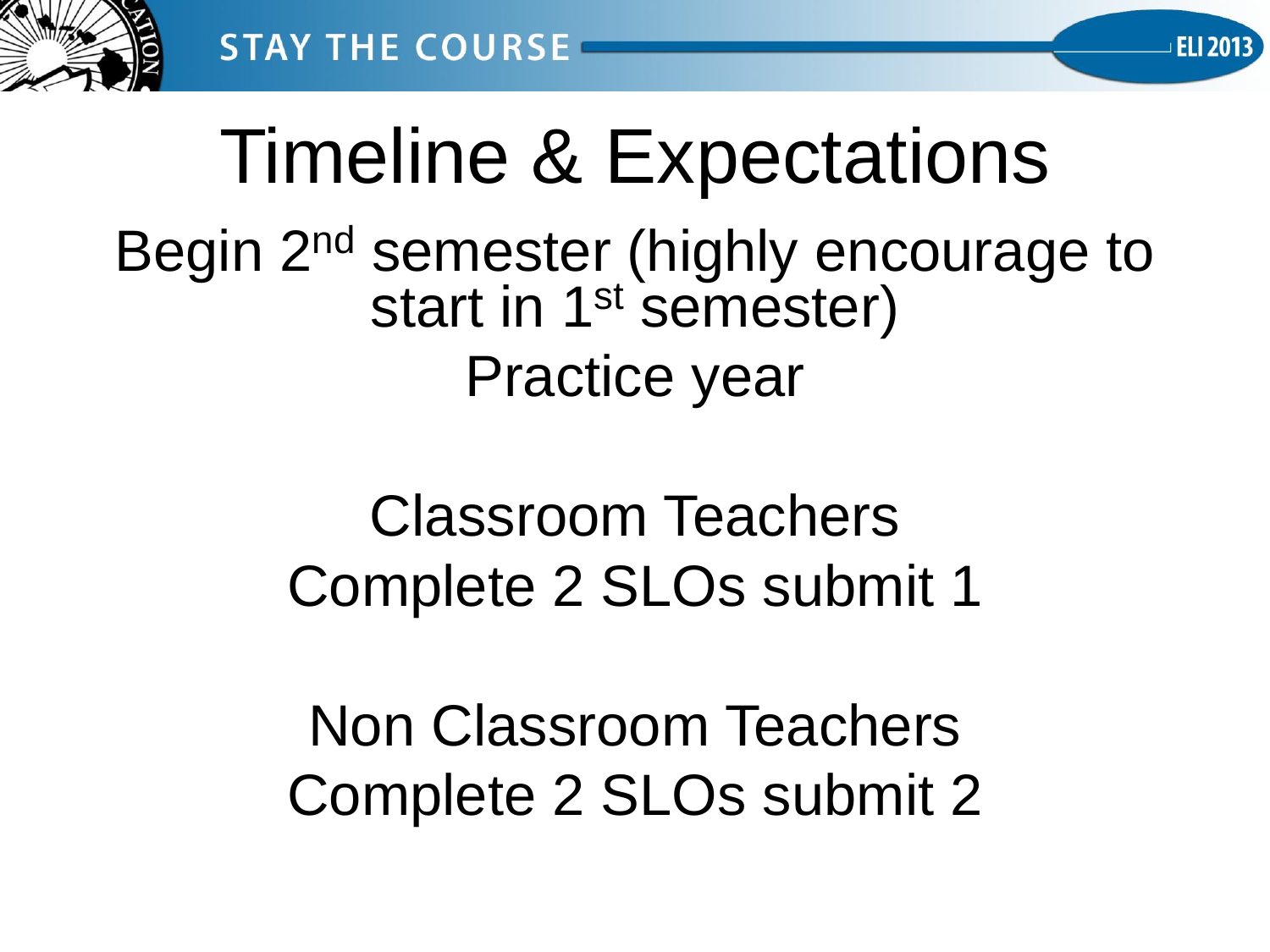

# SLO Toolkit CD contents

- Scripted powerpoint & handouts
- SLO templates
- Sample SLOs in different content areas
- EES Manual
- SLO overview on opening/admin day
- SLO Implementation plan

Mahalo to Fern Yoshida & Monica Mann